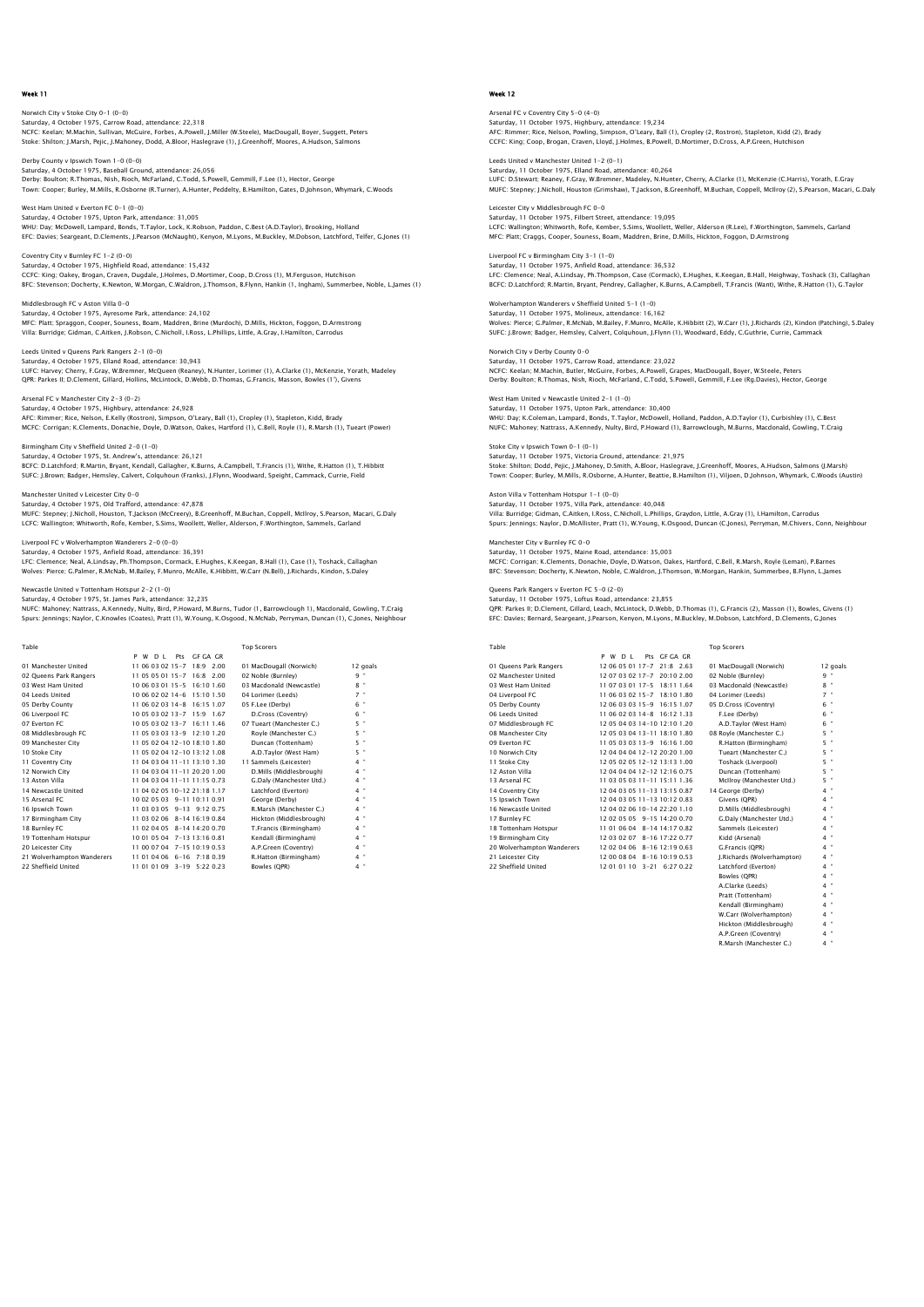Everton FC v Aston Villa 2–1 (2–0)<br>Saturday, 18 October 1975, Goodison Park, attendance: 30,376<br>EFC: Davies: Bernard, Seargeant, J.Pearson, M.Lyons, McNaught, M.Buckley (Smallman), M.Dobson, Latchford, D.Clements, G.Jones Villa: Burridge; Gidman, C.Aitken, I.Ross, C.Nicholl (1), L.Phillips, Graydon, Little (J.Robson), A.Gray, I.Hamilton, Carrodus

Middlesbrough FC v West Ham United 3-0 (1-0) Saturday, 18 October 1975, Ayresome Park, attendance: 25,581 MFC: Platt; Craggs, Cooper, Souness (1), Boam, Maddren, Murdoch, D.Mills, Hickton, Foggon (1), D.Armstrong (1) WHU: Day; McDowell, Lampard (Curbishley), Bonds, T.Taylor, K.Coleman, A.D.Taylor, Paddon, C.Best, Brooking, Holland

Birmingham City v Leeds United 2-2 (2-2)<br>Saturday, 18 October 1975, St. Andrew's, Seeds of the  $2-z$  ( $2-z$ )<br>Der 1975, St. Andrew's, attendance: 33,775 BCFC: D.Latchford; R.Martin, Pendrey, Kendall, Gallagher (1), K.Burns, A.Campbell, T.Francis (1), Withe (G.Taylor), R.Hatton, T.Hibbitt LUFC: Harvey; Reaney, F.Gray, W.Bremner, Madeley, N.Hunter (1), Cherry (1), A.Clarke, McKenzie, Yorath, E.Gray

Ipswich Town v Leicester City 1-1 (1-1) Saturday, 18 October 1975, Portman Road, attendance: 23,373 Town: Cooper; Burley, M.Mills, R.Osborne, A.Hunter, Beattie, B.Hamilton, Viljoen, D.Johnson, Whymark (1), C.Woods<br>LCFC: Wallington; Whitworth, Rofe, Kember, Blockley, Woollett, Weller, Sammels, F.Worthington, Alderson, R.L

Burnley FC v Queens Park Rangers 1-0 (0-0) Saturday, 18 October 1975, Turf Moor, attendance: 20,409<br>Saturday, 18 October 1975, Turf Moor, attendance: 20,409<br>BFC: Stevenson; Ingham, K.Newton, Noble, C.Waldron, J.Tho BFC: Stevenson; Ingham, K.Newton, Noble, C.Waldron, J.Thomson, W.Morgan, Casper (1), Summerbee, B.Flynn, L.James QPR: Parkes II; D.Clement, Gillard, Leach, Hollins, D.Webb, D.Thomas, G.Francis, Masson, Bowles, Givens

Saturday, 18 October 1975, Old Trafford, attendance: 52,958 MUFC: Stepney; J.Nicholl, Houston, T.Jackson, B.Greenhoff, M.Buchan, Coppell (2), McIlroy, S.Pearson (1), Macari, G.Daly AFC: Rimmer; Rice, Nelson, E.Kelly (1), O'Leary, Simpson, Ball, Cropley, Stapleton, Kidd, Brady

Coventry City v Liverpool FC 0-0 Saturday, 18 October 1975, Highfield Road, attendance: 20,695 CCFC: King; Coop, Brogan, Dugdale, Lloyd, J.Holmes, D.Mortimer, B.Powell, D.Cross, A.P.Green, Hutchison LFC: Clemence; Neal, A.Lindsay, Ph.Thompson, Cormack, E.Hughes, K.Keegan, B.Hall, Heighway, Toshack, Callaghan

Derby County v Wolverhampton Wanderers 3-2 (3-0) Saturday, 18 October 1975, Baseball Ground, attendance: 25,861 Derby: Boulton; R.Thomas, Nish, Rioch, McFarland, C.Todd, H.Newton, Gemmill, F.Lee (1), Hector (2), George (Rg.Davies) Wolves: Pierce; G.Palmer, R.McNab (Sunderland), M.Bailey, F.Munro, McAlle, K.Hibbitt, W.Carr, J.Richards (1), Kindon (1), S.Daley

Tottenham Hotspur v Manchester City 2-2 (2-1) Saturday, 18 October 1975, White Hart Lane, attendance: 30,502 Spurs: Jennings; D.McAllister, C.Knowles, Pratt, W.Young, K.Osgood, Conn, Perryman, M.Chivers, C.Jones (2), Neighbour<br>MCFC: Corrigan; K.Clements, Donachie, Doyle, Booth, Oakes, P.Barnes, C.Bell (1), D.Watson (1), Hartford,

Newcastle United v Norwich City 5-2 (1-1)

Saturday, 18 October 1975, St. James Park, attendance: 31,868 NUFC: Mahoney; Nattrass, A.Kennedy, Nulty, D.Craig, P.Howard, M.Burns, Barrowclough, Macdonald (2), Gowling (2), T.Craig – 1 o.g. Jones

NCFC: Keelan; M.Machin, D.Jones, McGuire (1), Forbes, A.Powell, Grapes, MacDougall (1), Boyer, Suggett (Butler), Peters

Sheffield United v Stoke City 0-2 (0-0) Saturday, 18 October 1975, Bramall Lane, attendance: 23,410

Manchester United v Arsenal FC 3-1 (1-1)

SUFC: J.Brown; Badger, Hemsley (Field), Eddy, Colquhoun, Franks, Garbett, Cammack, C.Guthrie, Currie, Dearden Stoke: Shilton; J.Marsh, Pejic, J.Mahoney, Dodd, A.Bloor, Haslegrave, J.Greenhoff (2), Moores, A.Hudson, Salmons

| Table                      |                              | <b>Top Scorers</b>         |          |
|----------------------------|------------------------------|----------------------------|----------|
|                            | P W D I<br>Pts GEGA GR       |                            |          |
| 01 Manchester United       | 13 08 03 02 19-7 23:11 2.09  | 01 MacDougall (Norwich)    | 13 goals |
| 02 Oueens Park Rangers     | 13 06 05 02 17-9 21:9 2.33   | 02 Macdonald (Newcastle)   | $10 -$   |
| 03 West Ham United         | 12 07 03 02 17-7 18:14 1.29  | 03 Noble (Burnley)         | 9 "      |
| 04 Derby County            | 13 07 03 03 17-9 19:17 1.12  | 04 F.Lee (Derby)           | $7 -$    |
| 05 Liverpool FC            | 12 06 04 02 16-8 18:10 1.80  | Lorimer (Leeds)            | $7$ "    |
| 06 Middlesbrough FC        | 13 06 04 03 16-10 15:10 1.50 | 06 D.Cross (Coventry)      | $6$ "    |
| 07 Leeds United            | 12 06 03 03 15-9 18:14 1.29  | A.D.Taylor (West Ham)      | $6$ "    |
| 08 Everton EC              | 12 06 03 03 15-9 18:17 1.06  | 08 Toshack (Liverpool)     | $5 -$    |
| 09 Manchester City         | 13 05 04 04 14-12 20:12 1.67 | Gowling (Newcastle)        | $5$ "    |
| 10 Stoke City              | 13 06 02 05 14-12 15:13 1.15 | J.Richards (Wolverhampton) | 5 "      |
| 11 Newcastle United        | 13 05 02 06 12-14 27:22 1.23 | Duncan (Tottenham)         | 5 "      |
| 12 Norwich City            | 13 04 04 05 12-14 22:25 0.88 | Rovle (Manchester C.)      | 5 "      |
| 13 Coventry City           | 13 04 04 05 12-14 13:15 0.87 | R.Hatton (Birmingham)      | 5 "      |
| 14 Ipswich Town            | 13 04 04 05 12-14 11:13 0.85 | Tueart (Manchester C.)     | 5 "      |
| 15 Aston Villa             | 13 04 04 05 12-14 13:18 0.72 | I.Greenhoff (Stoke)        | $5 -$    |
| 16 Arsenal FC              | 12 03 05 04 11-13 16:14 1.14 | McIlrov (Manchester Utd.)  | $5 -$    |
| 17 Burnley FC              | 13 03 05 05 11-15 15:20 0.75 | T.Francis (Birmingham)     | ×<br>5   |
| 18 Tottenham Hotspur       | 12 01 07 04 9-15 16:19 0.84  | 18 Kidd (Arsenal)          | $4$ "    |
| 19 Birmingham City         | 13 03 03 07 9-17 19:24 0.79  | D.Mills (Middlesbrough)    | $4 -$    |
| 20 Leicester City          | 13 00 09 04 9-17 11:20 0.55  | Sammels (Leicester)        | $4 -$    |
| 21 Wolverhampton Wanderers | 13 02 04 07 8-18 14:22 0.64  | A.Clarke (Leeds)           | $4$ "    |
| 22 Sheffield United        | 13010111 3-23 6:290.21       | G. lones (Everton)         | $4 -$    |
|                            |                              | Pratt (Tottenham)          | $4 -$    |
|                            |                              | Hickton (Middlesbrough)    | $4 -$    |
|                            |                              | Givens (OPR)               | ×<br>4   |
|                            |                              | Bowles (OPR)               | $4$ "    |
|                            |                              | W.Carr (Wolverhampton)     | $4$ "    |
|                            |                              | G.Daly (Manchester Utd.)   | $4 -$    |
|                            |                              | George (Derby)             | $4$ "    |
|                            |                              | Kendall (Birmingham)       | $4$ "    |
|                            |                              | R.Marsh (Manchester C.)    | $4$ "    |

 S.Pearson (Manchester Utd.) 4 " Latchford (Everton) 4 " C.Jones (Tottenham) Hector (Derby)

A.P.Green (Coventry) 4 " G.Francis (QPR) 4 "

# Week 14

Stoke City v Newcastle United 1-1 (0-0) Saturday, 25 October 1975, Victoria Ground, attendance: 24,057 Stoke: Shilton; J.Marsh, Pejic, J.Mahoney, Dodd, A.Bloor, Haslegrave, J.Greenhoff (1), Moores, A.Hudson, Salmons NUFC: Mahoney; D.Craig, A.Kennedy, Nattrass, P.Howard, Nulty, M.Burns (Bird), Barrowclough, Macdonald, Gowling (1), T.Craig

Leeds United v Coventry City 2–0 (0–0)<br>Saturday, 25 October 1975, Elland Road, attendance: 25,956<br>LUFC: Harvey; Reaney, F.Gray, W.Bremner, Madeley, N.Hunter, Lorimer, A.Clarke (1), McKenzie, Yorath (1), Cherry CCFC: King; Coop, Brogan, Dugdale, Lloyd, J.Holmes, D.Mortimer, B.Powell, D.Cross, A.P.Green, Hutchison

Norwich City v Birmingham City 1–0 (1–0)<br>Saturday, 25 October 1975, Carrow Road, attendance: 20,178<br>NCFC: Keelan; Butler, Sullivan, McGuire, Forbes, A.Powell, Grapes, MacDougall, Boyer (1), M.Machin, Peters BCFC: D.Latchford; R.Martin, Pendrey, Kendall, Gallagher, J.Roberts, A.Campbell, K.Burns, T.Hibbitt, R.Hatton, G.Taylor

Liverpool FC v Derby County 1-1 (1-0) Saturday, 25 October 1975, Anfield Road, attendance: 46,324 LFC: Clemence; Neal, J.Jones, Ph.Thompson, Cormack, E.Hughes (Boersma), K.Keegan, B.Hall, Heighway, Toshack (1), Callaghan<br>Derby: Boulton; R.Thomas, Nish, Rioch, McFarland, C.Todd, H.Newton (Rg.Davies), Gemmill, F.Lee (1),

West Ham United v Manchester United 2-1 (1-0) Saturday, 25 October 1975, Upton Park, attendance: 38,528 WHU: Day; K.Coleman, Lampard, Holland, T.Taylor, McDowell, A.D.Taylor (1), Paddon, R.Gould (1), Brooking, K.Robson MUFC: Stepney; J.Nicholl, Houston, T.Jackson, B.Greenhoff, M.Buchan, Coppell, McIlroy, S.Pearson, Macari (1), G.Daly (McCreery)

Arsenal FC v Middlesbrough FC 2-1 (1-0) Saturday, 25 October 1975, Highbury, attendance: 23,591 AFC: Rimmer; Rice, Nelson, E.Kelly (Powling), Simpson, O'Leary, Ball, Cropley (1), Stapleton (1), Kidd, Brady MFC: Platt; Craggs, Cooper, Souness, Boam, Maddren, Brine, D.Mills (1), Hickton, Foggon, D.Armstrong

Manchester City v Ipswich Town 1-1 (1-1) Saturday, 25 October 1975, Maine Road, attendance: 30,644 MCFC: Corrigan; K.Clements, Donachie, Doyle, Booth, Oakes, Hartford, C.Bell (1), D.Watson, P.Barnes, Tueart Town: Cooper; Burley, Beattie (Sharkey), R.Osborne, A.Hunter, Peddelty, B.Hamilton (1), M.Mills, Austin, Whymark, C.Woods

Aston Villa v Burnley FC 1-1 (0-0) Saturday, 25 October 1975, Villa Park, attendance: 34,242 Villa: Burridge; Gidman, C.Aitken, I.Ross, C.Nicholl, L.Phillips, Graydon, J.Robson, A.Gray, I.Hamilton, Carrodus – 1 o.g. Noble BFC: Stevenson; Docherty, K.Newton, B.Flynn, C.Waldron, J.Thomson, Summerbee, Noble (1), Fletcher, Casper, L.James

Wolverhampton Wanderers v Everton FC 1-2 (0-1) Saturday, 25 October 1975, Molineux, attendance: 20,063 Wolves: Pierce; G.Palmer, D.Parkin, M.Bailey, F.Munro, McAlle, K.Hibbitt (1), W.Carr, J.Richards (Farley), Kindon, S.Daley<br>EFC: Davies; Bernard, Seargeant, J.Pearson, Kenyon (McNaught), M.Lyons, M.Buckley, M.Dobson (1), La

Leicester City v Tottenham Hotspur 2-3 (1-1) Saturday, 25 October 1975, Filbert Street, attendance: 22,088 LCFC: Wallington; Whitworth, Rofe, Kember (Garland), Blockley, Woollett, Weller (2), Alderson, F.Worthington, Sammels, R.Lee<br>Spurs: Jennings; Pratt, D.McAllister, Coates (1), W.Young, K.Osgood, Conn, Perryman (1), M.Chiver

Queens Park Rangers v Sheffield United 1-0 (0-0) Saturday, 25 October 1975, Loftus Road, attendance: 21,161 QPR: Parkes II; D.Clement, Gillard, Leach, McLintock, D.Webb, D.Thomas, G.Francis, Masson, Bowles, Givens (1) SUFC: McAllister; Badger, Hemsley, Eddy, Colquhoun, Franks, Woodward, Calvert, C.Guthrie, Currie, Dearden

| Table                      |                                       | <b>Top Scorers</b>         |                 |
|----------------------------|---------------------------------------|----------------------------|-----------------|
|                            | P W<br>Pts GE GA GR<br>D <sub>1</sub> |                            |                 |
| 01 Queens Park Rangers     | 14 07 05 02 19-9<br>$22.9$ 2.44       | 01 MacDougall (Norwich)    | 13 goals        |
| 02 Manchester United       | 14 08 03 03 19-9<br>24:13 1.85        | 02 Macdonald (Newcastle)   | $10^{-4}$       |
| 03 West Ham United         | 13 08 03 02 19-7 20:15 1.33           | Noble (Burnley)            | 10 <sup>°</sup> |
| 04 Derby County            | 14 07 04 03 18-10 20:18 1.11          | 04 F.Lee (Derby)           | $8 -$           |
| 05 Liverpool FC            | 13 06 05 02 17-9 19:11 1.73           | 05 Lorimer (Leeds)         | $7 -$           |
| 06 Leeds United            | 13 07 03 03 17-9 20:14 1.43           | A.D.Tavlor (West Ham)      | $7 -$           |
| 07 Everton EC              | 13 07 03 03 17-9 20:18 1.11           | 07 D.Cross (Coventry)      | $6 -$           |
| 08 Middlesbrough FC        | 14 06 04 04 16-12 16:12 1.33          | J.Greenhoff (Stoke)        | 6 "             |
| 09 Manchester City         | 14 05 05 04 15-13 21:13 1.62          | Toshack (Liverpool)        | $6 -$           |
| 10 Stoke City              | 14 06 03 05 15-13 16:14 1.14          | Gowling (Newcastle)        | $6 -$           |
| 11 Norwich City            | 14 05 04 05 14-14 23:25 0.92          | 11 A.Clarke (Leeds)        | $5 -$           |
| 12 Newcastle United        | 14 05 03 06 13-15 28:23 1.22          | Givens (OPR)               | $5 -$           |
| 13 Arsenal FC              | 13 04 05 04 13-13 18:15 1.20          | Duncan (Tottenham)         | $5 -$           |
| 14 Ipswich Town            | 14 04 05 05 13-15 12:14 0.86          | Tueart (Manchester C.)     | $5 -$           |
| 15 Aston Villa             | 14 04 05 05 13-15 14:19 0.74          | T.Francis (Birmingham)     | $5 -$           |
| 16 Coventry City           | 14 04 04 06 12-16 13:17 0.77          | R.Hatton (Birmingham)      | $5 -$           |
| 17 Burnley FC              | 14 03 06 05 12-16 16:21 0.76          | McIlrov (Manchester Utd.)  | $5 -$           |
| 18 Tottenham Hotspur       | 13 02 07 04 11-15 19:21 0.91          | D.Mills (Middlesbrough)    | $5 -$           |
| 19 Birmingham City         | 14 03 03 08 9-19 19:25 0.76           | G.lones (Everton)          | $5 -$           |
| 20 Leicester City          | 14 00 09 05 9-19 13:23 0.57           | Royle (Manchester C.)      | $5 -$           |
| 21 Wolverhampton Wanderers | 14 02 04 08 8-20 15:24 0.63           | J.Richards (Wolverhampton) | 5 "             |
| 22 Sheffield United        | 14 01 01 12 3-25 6:30 0.20            |                            |                 |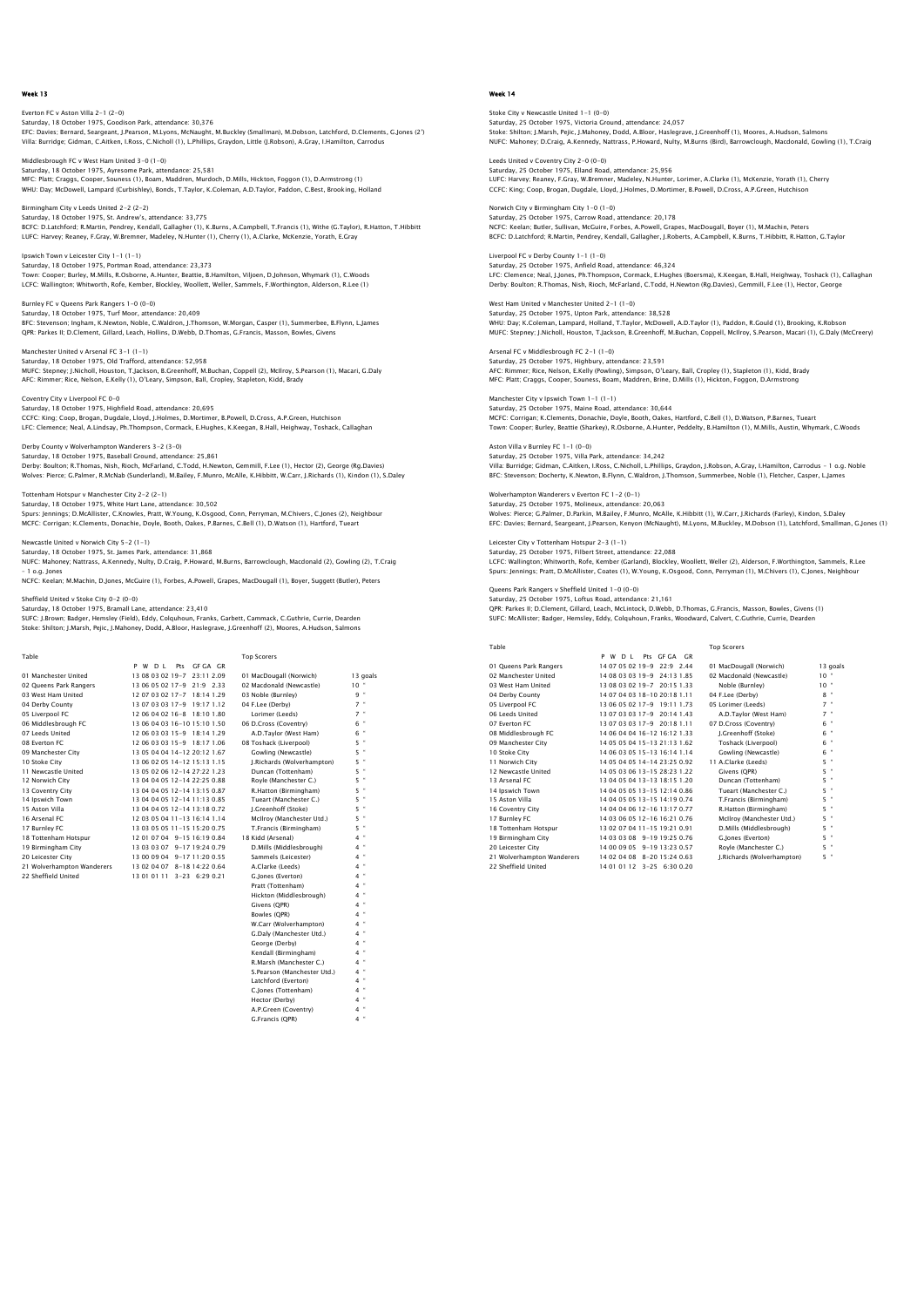Derby County v Leeds United 3-2 (2-1) Saturday, 1 November 1975, Baseball Ground, attendance: 31,172 Derby: Boulton; Webster, Nish, Rioch (Rg.Davies 1), R.Thomas, C.Todd, H.Newton, Gemmill (1), F.Lee, Hector, George (1) LUFC: Harvey; Reaney, F.Gray, W.Bremner, Cherry (1), N.Hunter, Lorimer, A.Clarke, McKenzie (1), Yorath, Madeley

Ipswich Town v Aston Villa 3-0 (1-0) Saturday, 1 November 1975, Portman Road, attendance: 24,691 Town: Cooper; Burley, M.Mills, R.Osborne, A.Hunter, Peddelty (1), B.Hamilton (1), Gates, Austin (D.Johnson), Whymark (1), C.Woods Villa: Burridge; Gidman, C.Aitken, I.Ross, C.Nicholl, L.Phillips (R.McDonald), Graydon, J.Robson, A.Gray, Deehan, Carrodus

Burnley FC v Stoke City 0-1 (0-0) Saturday, 1 November 1975, Turf Moor, attendance: 18,269 BFC: Stevenson; Docherty, K.Newton, Noble, C.Waldron, J.Thomson, Summerbee, Casper, Fletcher, B.Flynn, L.James Stoke: Shilton; J.Marsh, Pejic, J.Mahoney, Dodd, A.Bloor, Haslegrave, J.Greenhoff, Moores (1), A.Hudson, Salmons

Newcastle United v Arsenal FC 2-0 (1-0)<br>Saturday 1 November 1975, St. James Pa Saturday, 1 November 1975, St. James Park, attendance: 32,824 NUFC: Mahoney; Nattrass (1), A.Kennedy, Nulty, D.Craig, P.Howard, M.Burns, Barrowclough, Macdonald, Gowling (1), T.Craig<br>AFC: Rimmer; Rice, Nelson, E.Kelly, Simpson, O'Leary, Ball, Powling, Stapleton, Kidd, Brady

Coventry City v Queens Park Rangers 1-1 (0-0) Saturday, 1 November 1975, Highfield Road, attendance: 17,845 CCFC: King; Coop, Brogan, Dugdale, Lloyd, J.Holmes, B.Powell, D.Mortimer, D.Cross (1), A.P.Green, Hutchison QPR: Parkes II; D.Clement, Gillard, Leach, McLintock, D.Webb, D.Thomas, G.Francis, Masson, Bowles, Givens (1)

Everton FC v Leicester City 1-1 (1-0) Saturday, 1 November 1975, Goodison Park, attendance: 24,930<br>EFC: Davies: J.McLaughlin, Seargeant, J.Pearson, McNaught, M.Lyons, M.Buckley, M.Dobson, Latchford, Smallman (1'), G.Jones (D.R.Jones) LCFC: Wallington; Whitworth, Rofe, Kember, Blockley, Woollett, Weller, Sammels, Garland, Alderson, R.Lee (1)

Middlesbrough FC v Liverpool FC 0-1 (0-0) Saturday, 1 November 1975, Ayresome Park, attendance: 30,952 MFC: Platt; Craggs, Cooper, Souness, Boam, Maddren, Murdoch, D.Mills, Hickton, Foggon (Spraggon), D.Armstrong LFC: Clemence; Neal, J.Jones, Ph.Thompson, T.Smith, R.Kennedy, K.Keegan, B.Hall (T.McDermott 1), D.Fairclough, Toshack, Callaghan

Manchester United v Norwich City 1-0 (0-0)<br>Saturday, J. November 1975, Old Trafford, attendance: 50.587. Saturday, 1 November 1975, Old Trafford, attendance: 50,587<br>MUFC: Roche; J.Nicholl, Houston, T.Jackson, B.Greenhoff, M.Buchan, Coppell, McIlroy, S.Pearson (1), Macari, G.Daly<br>NCFC: Keelan; Butler, Sullivan, McGuire, Forbes

Tottenham Hotspur v Wolverhampton Wanderers 2-1 (1-0) Saturday, 1 November 1975, White Hart Lane, attenda Spurs: Jennings; Pratt, D.McAllister, Coates, W.Young (1), K.Osgood, Conn (N.McNab), Perryman, M.Chivers, C.Jones, Neighbour (1)<br>Wolves: Pierce; R.McNab (S.Daley 1), D.Parkin, M.Bailey, F.Munro, McAlle, K.Hibbitt, W.Carr,

Birmingham City v West Ham United 1-5 (1-2) Saturday, 1 November 1975, St. Andrew's, attendance: 28,474

BCFC: D.Latchford; R.Martin, Pendrey, Kendall, Gallagher (G.Taylor), J.Roberts, A.Campbell, T.Francis (1), K.Burns, R.Hatton, T.Hibbitt<br>WHU: Day; McDowell, Lampard (1), Bonds, T.Taylor, K.Coleman, A.D.Taylor (2), Paddon, H

Sheffield United v Manchester City 2-2 (1-2)

Saturday, 1 November 1975, Bramall Lane, attendance: 24,670

SUFC: McAllister; Badger, Hemsley, Eddy (1'), Colquhoun, Franks, Woodward, Garbett, C.Guthrie (1), Currie, Dearden (Cammack)<br>MCFC: MacRae; K.Clements, Donachie, Doyle, D.Watson, Oakes, P.Barnes (1), C.Bell, Booth (1), Hart

| Table                      |                               | <b>Top Scorers</b>           |                           |
|----------------------------|-------------------------------|------------------------------|---------------------------|
|                            | Pts GEGA GR<br>P W D I        |                              |                           |
| 01 Manchester United       | 15 09 03 03 21 - 9 25 13 1.92 | 01 MacDougall (Norwich)      | 13 goals                  |
| 02 West Ham United         | 14 09 03 02 21 - 7 25 16 1.56 | 02 Macdonald (Newcastle)     | $10 -$                    |
| 03 Queens Park Rangers     | 15 07 06 02 20-10 23:10 2.30  | Noble (Burnley)              | $10 -$                    |
| 04 Derby County            | 15 08 04 03 20-10 23:20 1.15  | 04 A.D.Taylor (West Ham)     | 9 "                       |
| 05 Liverpool FC            | 14 07 05 02 19-9 20:11 1.82   | 05 F.Lee (Derby)             | $8$ "                     |
| 06 Everton EC              | 14 07 04 03 18-10 21:19 1.11  | 06 Lorimer (Leeds)           | $7$ "                     |
| 07 Leeds United            | 14 07 03 04 17-11 22:17 1.29  | Gowling (Newcastle)          | $7$ "                     |
| 08 Stoke City              | 15 07 03 05 17-13 17:14 1.21  | D.Cross (Coventry)           | $7$ "                     |
| 09 Manchester City         | 15 05 06 04 16-14 23:15 1.53  | 09 Givens (OPR)              | 6 "                       |
| 10 Middlesbrough FC        | 15 06 04 05 16-14 16:13 1.23  | I.Greenhoff (Stoke)          | 6 "                       |
| 11 Newcastle United        | 15 06 03 06 15-15 30:23 1.30  | Toshack (Liverpool)          | 6 "                       |
| 12 Ipswich Town            | 15 05 05 05 15-15 15:14 1.07  | T.Francis (Birmingham)       | 6 "                       |
| 13 Norwich City            | 15 05 04 06 14-16 23:26 0.89  | 13 Tueart (Manchester C.)    | $5$ "                     |
| 14 Arsenal FC              | 14 04 05 05 13-15 18:17 1.06  | G. lones (Everton)           | 5 "                       |
| 15 Tottenham Hotspur       | 14 03 07 04 13-15 21:22 0.96  | S. Pearson (Manchester Utd.) | 5 "                       |
| 16 Coventry City           | 15 04 05 06 13-17 14:18 0.78  | McIlroy (Manchester Utd.)    | $5$ "                     |
| 17 Aston Villa             | 15 04 05 06 13-17 14:22 0.64  | Rovle (Manchester C.)        | 5 "                       |
| 18 Burnley FC              | 15 03 06 06 12-18 16:22 0.73  | D.Mills (Middlesbrough)      | 5 "                       |
| 19 Leicester City          | 15 00 10 05 10-20 14:24 0.58  | A.Clarke (Leeds)             | $5$ "                     |
| 20 Birmingham City         | 15 03 03 09 9-21 20:30 0.67   | George (Derby)               | $5$ "                     |
| 21 Wolverhampton Wanderers | 15 02 04 09 8-22 16:26 0.62   | J.Richards (Wolverhampton)   | $5$ "                     |
| 22 Sheffield United        | 15 01 02 12 4-26 8:32 0.25    | Duncan (Tottenham)           | $5$ "                     |
|                            |                               | R.Hatton (Birmingham)        | $5$ "                     |
|                            |                               | <b>B.Hamilton (Inswich)</b>  | $\ddot{\phantom{1}}$<br>5 |

# Week 16

Aston Villa v Sheffield United 5–1 (1–0)<br>Saturday, 8 November 1975, Villa Park, attendance: 30,053<br>Villa: Burridge; Gidman, C.Aitken, I.Ross, C.Nicholl, Pimblett, Graydon (1'), J.Robson, A.Gray (1), Deehan (1), I.Hamilton SUFC: McAllister; Badger, Hemsley, Eddy, Colquhoun, Franks, Woodward, Garbett, C.Guthrie (1), Currie, Dearden (Cammack)

Wolverhampton Wanderers v Ipswich Town 1–0 (0–0)<br>Saturday, 8 November 1975, Molineux, attendance: 16,191<br>Wolves: Pierce: G.Palmer, D.Parkin, S.Daley (1), F.Munro, McAlle, K.Hibbitt, W.Carr, J.Richards, Sunderland, Farley ( Town: Cooper; Burley, Beattie, R.Osborne, A.Hunter, Peddelty, B.Hamilton, M.Mills, D.Johnson, Whymark (Austin), C.Woods

Stoke City v Everton EC 3-2 (1-0) s 3-2 (1-0)<br>1975, Victoria Ground, attendance: 24,657 Stoke: Shilton; J.Marsh, Pejic, J.Mahoney, K.Lewis, Dodd, Haslegrave (J.Robertson 1), J.Greenhoff, Moores, A.Hudson, Salmons (1) – 1 o.g. Darracott EFC: Davies; Darracott, Seargeant, J.Hurst, M.Lyons, McNaught, M.Buckley (Telfer 1), M.Dobson, J.Pearson (1), Irving, Smallman

West Ham United v Coventry City 1-1 (0-0) Saturday, 8 November 1975, Upton Park, attendance: 29,501 WHU: Day; K.Coleman, Lock, Bonds (R.Gould), T.Taylor, McDowell, Holland, Paddon, A.D.Taylor, Brooking, K.Robson (1) CCFC: King; Coop, Brogan, Dugdale, Lloyd, J.Holmes, B.Powell (1), D.Mortimer, D.Cross, D.Murphy, Hutchison

Arsenal FC v Derby County 0-1 (0-1) narre v Derby County 0-1 (0-1)<br>rday, 8 November 1975, Highbury, attendance: 32,012 AFC: Rimmer; Rice, Storey, E.Kelly, O'Leary, Powling, Ball, Cropley, Stapleton, Hornsby, Brady Derby: Boulton; R.Thomas, Nish, Rioch, McFarland, C.Todd, H.Newton, Gemmill, F.Lee, Hector, George (1)

Liverpool FC v Manchester United 3-1 (1-0) Saturday, 8 November 1975, Anfield Road, attendance: 49,136 LFC: Clemence; Neal, J.Jones, Ph.Thompson, B.Hall, E.Hughes, K.Keegan (1), R.Kennedy, Heighway (1), Toshack (1), Callaghan<br>MUFC: Roche: J.Nicholl, Houston, T.Jackson (McCreery), B.Greenhoff, M.Buchan, Coppell (1), McIlroy,

Manchester City v Birmingham City 2-0 (2-0) Saturday, 8 November 1975, Maine Road, attendance: 28,329 MCFC: Corrigan; K.Clements, Donachie, Doyle, D.Watson, Oakes, Hartford, C.Bell (2), Tueart, Royle, P.Barnes BCFC: D.Latchford; R.Martin, Pendrey, Kendall, Gallagher, K.Burns, A.Campbell, T.Francis, Withe, R.Hatton, T.Hibbitt

Leicester City v Burnley FC 3-2 (2-1) Saturday, 8 November 1975, Filbert Street, attendance: 18,344 LCFC: Wallington; Whitworth, Rofe, Kember (1), Blockley, Woollett, Weller (1), Sammels, R.Lee, Alderson (F.Worthington), Garland (1)<br>BFC: Stevenson; Docherty, K.Newton, B.Flynn, C.Waldron, J.Thomson, Summerbee, Hankin, Nob

Leeds United v Newcastle United 3-0 (2-0) Saturday, 8 November 1975, Elland Road, attendance: 39,304 LUFC: Harvey; Reaney, F.Gray, W.Bremner, McQueen (C.Harris), Madeley, Lorimer, Cherry, McKenzie (2), Yorath (1), E.Gray NUFC: Mahoney; D.Craig, A.Kennedy, Nattrass, P.Howard, Nulty, M.Burns, Barrowclough, Macdonald, Gowling, T.Craig

Norwich City v Middlesbrough FC 0-1 (0-0)

Saturday, 8 November 1975, Carrow Road, attendance: 19,793<br>NCFC: Keelan; Butler (W.Steele), Sullivan, M.Machin, Forbes, A.Powell, Grapes, MacDougall, Boyer, McGuire, Peters<br>MFC: Platt: Craqqs, Spraqqon, Souness (1), Boam,

Queens Park Rangers v Tottenham Hotspur 0-0<br>Saturday & November 1975, Loftus Road, attend Saturday, 8 November 1975, Loftus Road, attendance: 28,454

QPR: Parkes II; D.Clement, Gillard, Leach, McLintock, D.Webb, D.Thomas, G.Francis, Masson, Bowles, Givens<br>Spurs: Jennings; Naylor, D.McAllister, Pratt, W.Young, K.Osgood, Coates, Perryman, M.Chivers (Duncan), C.Jones, Neig

| Table                      |                               | <b>Top Scorers</b>         |           |
|----------------------------|-------------------------------|----------------------------|-----------|
|                            | P W D I<br>Pts GEGA GR        |                            |           |
| 01 West Ham United         | 15 09 04 02 22-8 26:17 1.53   | 01 MacDougall (Norwich)    | 13 goals  |
| 02 Derby County            | 16 09 04 03 22-10 24:20 1.20  | 02 Noble (Burnley)         | $11 -$    |
| 03 Queens Park Rangers     | 16 07 07 02 21-11 23:10 2.30  | 03 Macdonald (Newcastle)   | $10^{-4}$ |
| 04 Liverpool FC            | 15 08 05 02 21 - 9 23:12 1.92 | 04 A.D.Tavlor (West Ham)   | $9 -$     |
| 05 Manchester United       | 16 09 03 04 21-11 26:16 1.63  | 05 F.Lee (Derby)           | $8 -$     |
| 06 Leeds United            | 15 08 03 04 19-11 25:17 1.47  | 06 Gowling (Newcastle)     | $7 -$     |
| 07 Stoke City              | 16.08.03.05.19-13.20:16.1.25  | D.Cross (Coventry)         | $7 -$     |
| 08 Manchester City         | 16.06.06.04.18-14.25:15.1.67  | Toshack (Liverpool)        | $7 -$     |
| 09 Middlesbrough FC        | 16 07 04 05 18-14 17:13 1.31  | Lorimer (Leeds)            | $7 -$     |
| 10 Everton EC              | 15 07 04 04 18-12 23:22 1.05  | 10 George (Derby)          | $6 -$     |
| 11 Newcastle United        | 16.06.03.07.15-17.30:26.1.15  | I.Greenhoff (Stoke)        | $6 -$     |
| 12 Ipswich Town            | 16 05 05 06 15-17 15:15 1.00  | Givens (OPR)               | $6 -$     |
| 13 Aston Villa             | 16.05.05.06.15-17.19:23.0.83  | T.Francis (Birmingham)     | 6 "       |
| 14 Tottenham Hotspur       | 15 03 08 04 14-16 21:22 0.96  | 14 Rovle (Manchester C.)   | 5. "      |
| 15 Norwich City            | 16 05 04 07 14-18 23:27 0.85  | McIlrov (Manchester Utd.)  | 5. "      |
| 16 Coventry City           | 16 04 06 06 14-18 15:19 0.79  | A.Clarke (Leeds)           | 5. "      |
| 17 Arsenal FC              | 15 04 05 06 13-17 18:18 1.00  | McKenzie (Leeds)           | $5 -$     |
| 18 Burnley FC              | 16.03.06.07.12-20.18:25.0.72  | G.Jones (Everton)          | 5. "      |
| 19 Leicester City          | 16 01 10 05 12-20 17:26 0.65  | C.Bell (Manchester C.)     | 5 "       |
| 20 Wolverhampton Wanderers | 16 03 04 09 10-22 17:26 0.65  | J.Richards (Wolverhampton) | 5. "      |
| 21 Birmingham City         | 16.03.03.10 9-23.20:32.0.63   | Tueart (Manchester C.)     | 5. "      |
| 22 Sheffield United        | 16 01 02 13 4-28 9:37 0.24    | D.Mills (Middlesbrough)    | $5 -$     |

|  |                          |  | LUITTIEL TLEEUST           |       |        |
|--|--------------------------|--|----------------------------|-------|--------|
|  | 7 04 04 18-12 23:22 1.05 |  | 10 George (Derby)          | $6 -$ |        |
|  | 5 03 07 15-17 30:26 1.15 |  | I.Greenhoff (Stoke)        | $6 -$ |        |
|  | 05 06 15-17 15:15 1.00   |  | Givens (OPR)               | $6 -$ |        |
|  | 05 06 15-17 19:23 0.83   |  | T.Francis (Birmingham)     | $6 -$ |        |
|  | 3 08 04 14-16 21:22 0.96 |  | 14 Royle (Manchester C.)   | $5 -$ |        |
|  | 04 07 14-18 23:27 0.85   |  | McIlrov (Manchester Utd.)  | $5 -$ |        |
|  | 106 06 14-18 15:19 0.79  |  | A.Clarke (Leeds)           | 5. "  |        |
|  | 105 06 13-17 18:18 1.00  |  | McKenzie (Leeds)           | 5. "  |        |
|  | 3 06 07 12-20 18:25 0.72 |  | G.lones (Everton)          | 5 "   |        |
|  | 1005 12-20 17:26 0.65    |  | C.Bell (Manchester C.)     | 5. "  |        |
|  | 3 04 09 10-22 17:26 0.65 |  | J.Richards (Wolverhampton) | $5 -$ |        |
|  | 3 03 10 9-23 20:32 0.63  |  | Tueart (Manchester C.)     | 5. "  |        |
|  | 02 13 4-28 9:37 0.24     |  | D.Mills (Middlesbrough)    | 5. "  |        |
|  |                          |  | Duncan (Tottenham)         | 5     | $\sim$ |

Duncan (Tottenham) 5<br>
S Pearson (Manchester Litd.) 5 S.Pearson (Manchester Utd.) B.Hamilton (Ipswich)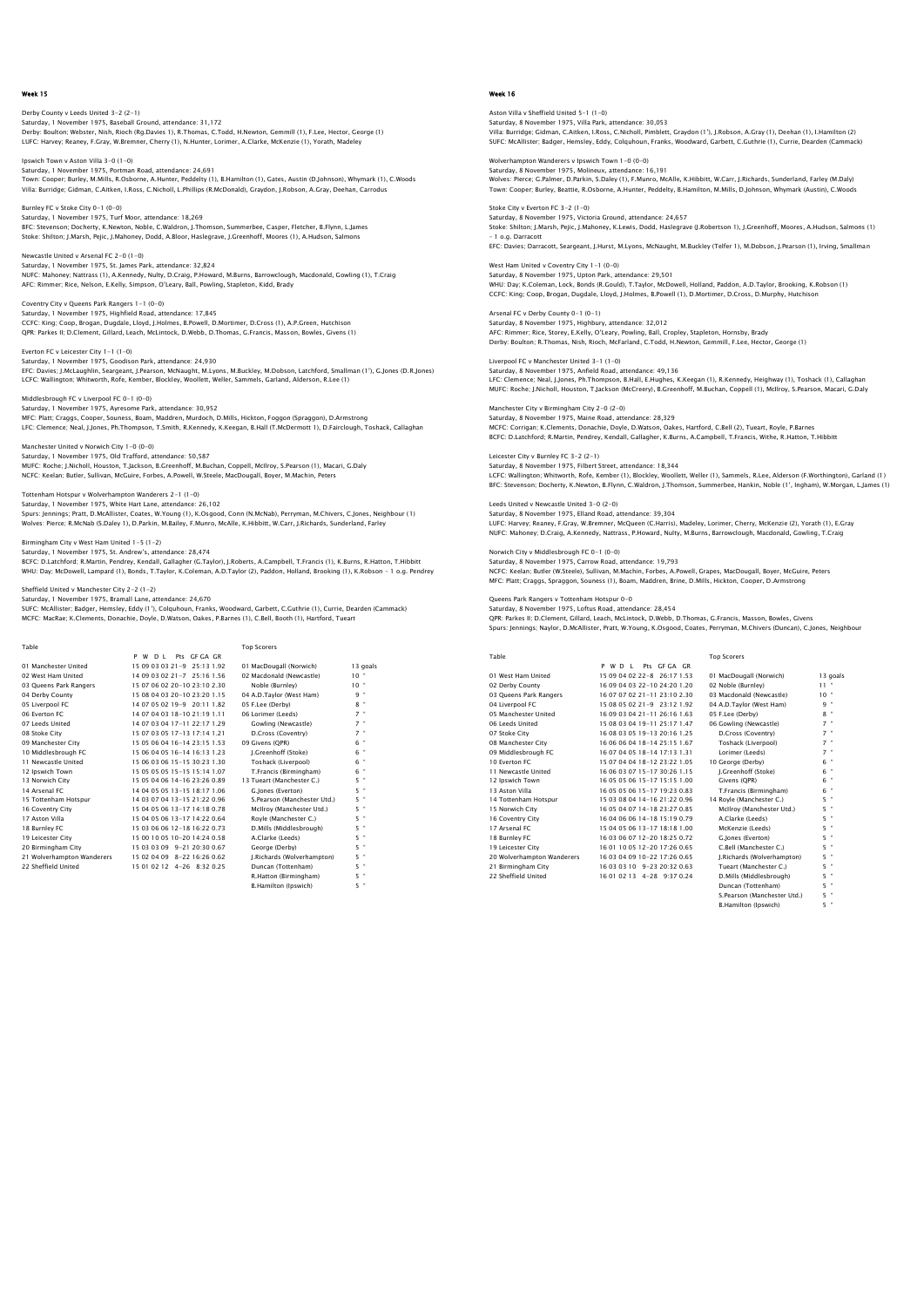Coventry City v Norwich City 1–0 (1–0)<br>Saturday, 15 November 1975, Highfield Road, attendance: 14,897<br>CCFC: King; Coop, Brogan, Dugdale, Lloyd, J.Holmes, B.Powell, D.Mortimer (1), D.Cross, D.Murphy, Hutchison NCFC: Keelan; D.Jones, Sullivan, P.Morris, Forbes, A.Powell, J.Miller, MacDougall, Boyer, Suggett, Peters

Burnley FC v Wolverhampton Wanderers 1–5 (0–3)<br>Saturday, 15 November 1975, Turf Moor, attendance: 14,559<br>BFC: Stevenson; Docherty (Casper), K.Newton, B.Flynn, C.Waldron, J.Thomson, W.Morqan, Hankin (1), Summerbee, D.Collin Wolves: Pierce; G.Palmer, D.Parkin, M.Bailey, F.Munro, McAlle, K.Hibbitt (1, W.Carr), S.Daley (2), J.Richards (2), Kindon, Farley

Birmingham City v Arsenal FC 3-1 (0-0) ssenari C 3-r (0-0)<br>Iber 1975, St. Andrew's, attendance: 21,652 BCFC: D.Latchford; I.Osborne, Bryant, Kendall, Gallagher, K.Burns, Pendrey, T.Francis (1'), Withe (1), R.Hatton (1), G.Taylor AFC: Rimmer; Rice, Storey, E.Kelly, O'Leary, Powling, Ball (1), Cropley (J.Matthews), Stapleton, Kidd, Brady

West Ham United v Derby County 1-2 (1-1) Saturday, 15 November 1975, Upton Park, attendance: 31,172 WHU: Day; McDowell, Lampard, Lock, T.Taylor, K.Coleman, A.D.Taylor, R.Gould (Ayris), Holland, Brooking (1), K.Robson<br>Derby: Boulton; R.Thomas, Nish, Rioch (1), McFarland, C.Todd, H.Newton, Gemmill, F.Lee, Hector, George (1

Everton FC v Manchester City 1-1 (0-1) Saturday, 15 November 1975, Goodison Park, attendance: 32,077 EFC: Lawson; Darracott, Seargeant, J.Pearson, McNaught, M.Lyons, M.Buckley, M.Dobson, Irving (Telfer 1), Smallman, G.Jones MCFC: Corrigan; K.Clements, Donachie, Doyle, D.Watson, Oakes, Hartford, P.Barnes, Booth (1), Royle, Tueart (Power)

Saturday, 15 November 1975, Old Trafford, attendance: 51,682<br>MUFC: Roche; J.Nicholl, Houston, G.Daly, B.Greenhoff, M.Buchan, Coppell (1), McIlroy (1, McCreery), S.Pearson, Macari, G.Hill Villa: Burridge; Gidman, C.Aitken, I.Ross, C.Nicholl, Pimblett (L.Phillips), Graydon, J.Robson, A.Gray, Deehan, I.Hamilton

Queens Park Rangers v Ipswich Town 1-1 (0-1) Saturday, 15 November 1975, Loftus Road, attendance: 25,540<br>QPR: Parkes II; D.Clement, Gillard, Leach, McLintock, D.Webb, D.Thomas, G.Francis, Masson, Hollins, Givens (1)<br>Town: Cooper; Burley, Beattle, R.Osborne, A.Hunter,

Sheffield United v Leicester City 1-2 (0-1)<br>Saturdav. 15 November 1975. Bramall Lane. attendance: 20.165 Saturday, 15 November 1975, Bramall Lane, attendance: 20,165<br>SUFC: J.Brown; Badger, P.Carner, Eddy, Colquhoun, Franks, Woodward (1), Bradford, C.Guthrie, Currie, Dearden<br>LCFC: Wallington; Whitworth, Rofe (1), Kember, Block

Middlesbrough FC v Leeds United 0-0 Saturday, 15 November 1975, Ayresome Park, attendance: 33,000<br>MFC: Platt; Craggs, Spraggon, Souness (Foggon), Boam, Maddren, Murdoch, D.Mills, Hickton, Cooper, D.Armstrong<br>LUFC: Harvey: Reaney, F.Gray, W.Bremner, Madeley,

# Newcastle United v Liverpool FC 1-2 (1-1)

Saturday, 15 November 1975, St. James Park, attendance: 39,686<br>NUFC: Mahoney, D.C.raig, A.Kennedy, Nattrass, P.Howard, Nulty (1), M.Burns, Barrowclough, Macdonald, Gowling, T.Craig<br>LFC: Clemence; Neal, J.Jones, Ph.Thompson

Tottenham Hotspur v Stoke City 1-1 (0-0)

Manchester United v Aston Villa 2-0 (1-0)

Saturday, 15 November 1975, White Hart Lane, attendance: 25,698

Spurs: Jennings; Naylor, D.McAllister (C.McGrath), Pratt, W.Young, K.Osgood, Coates, Perryman, Conn, C.Jones (1), Duncan<br>Stoke: Shilton; J.D.Lumsden, Pejic, J.Mahoney, Dodd, K.Lewis, Haslegrave (J.Robertson), J.Greenhoff,

| Table                      |                                | <b>Top Scorers</b>            |                           |
|----------------------------|--------------------------------|-------------------------------|---------------------------|
|                            | Pts GEGA GR<br>P W D I         |                               |                           |
| 01 Derby County            | 1710040324-102621124           | 01 MacDougall (Norwich)       | 13 goals                  |
| 02 Liverpool FC            | 16 09 05 02 23-9 25:13 1.92    | 02 Noble (Burnley)            | $11 -$                    |
| 03 Manchester United       | 1710030423-1128161.75          | 03 Macdonald (Newcastle)      | 10"                       |
| 04 Queens Park Rangers     | 17 07 08 02 22-12 24:11 2.18   | 04 A.D.Taylor (West Ham)      | 9 "                       |
| 05 West Ham United         | 16 09 04 03 22-10 27:19 1.42   | 05 F.Lee (Derby)              | $8 -$                     |
| 06 Leeds United            | 16 08 04 04 20-12 25:17 1.47   | 06 J.Richards (Wolverhampton) | $7 -$                     |
| 07 Stoke City              | 17 08 04 05 20-14 21:17 1.24   | Lorimer (Leeds)               | $7 -$                     |
| 08 Manchester City         | 17 06 07 04 19-15 26:16 1.63   | Givens (OPR)                  | $7 -$                     |
| 09 Middlesbrough FC        | 17 07 05 05 19-15 17:13 1.31   | Gowling (Newcastle)           | $7 -$                     |
| 10 Everton EC              | 16 07 05 04 19-13 24:23 1.04   | George (Derby)                | $7 -$                     |
| 11 Ipswich Town            | 17 05 06 06 16-18 16:16 1.00   | T.Francis (Birmingham)        | $7 -$                     |
| 12 Coventry City           | 17 05 06 06 16-18 16:19 0.84   | Toshack (Liverpool)           | $7$ "                     |
| 13 Newcastle United        | 17 06 03 08 15-19 31:28 1.11   | D.Cross (Coventry)            | $7 -$                     |
| 14 Tottenham Hotspur       | 16.03.09.04.15-17.22:23.0.96   | 14 I.Greenhoff /(Stoke)       | 6 "                       |
| 15 Aston Villa             | 17 05 05 07 15-19 19:25 0.76   | McIlroy (Manchester Utd.)     | 6 "                       |
| 16 Norwich City            | 17 05 04 08 14-20 23:28 0.82   | 16 R. Hatton (Birmingham)     | 5 "                       |
| 17 Leicester City          | 1702100514-2019270.73          | S.Daley (Wolverhampton)       | $5$ "                     |
| 18 Arsenal FC              | 16 04 05 07 13-19 19:21 0.91   | McKenzie (Leeds)              | 5 "                       |
| 19 Wolverhampton Wanderers | 17 04 04 09 12-22 22:27 0.81   | G. lones (Everton)            | $5$ "                     |
| 20 Burnley FC              | 17 03 06 08 12-22 19:30 0.63   | C.Bell (Manchester C.)        | 5 "                       |
| 21 Birmingham City         | 17 04 03 10 11 - 23 23:33 0.70 | Tueart (Manchester C.)        | $5$ "                     |
| 22 Sheffield United        | 17010214 4-3010390.26          | S.Pearson (Manchester Utd.)   | 5 "                       |
|                            |                                | D.Mills (Middlesbrough)       | $5$ "                     |
|                            |                                | K.Hibbitt (Wolverhampton)     | $5$ "                     |
|                            |                                | Rovle (Manchester C.)         | 5 "                       |
|                            |                                | A.Clarke (Leeds)              | $\ddot{\phantom{1}}$<br>5 |

 $D$ ncan (Tottenham)  $5$  " **B.Hamilton (Ipswich**)

# Week 18

Stoke City v Sheffield United 2-1 (2-0) Saturday, 22 November 1975, Victoria Ground, attendance: 21,959 Stoke: Shilton; K.Lewis, Pejic, J.Mahoney, Dodd, A.Bloor, J.Robertson, J.Greenhoff, Moores, A.Hudson, Salmons (2') SUFC: J.Brown; Badger, P.Garner, Speight, Colquhoun, Franks, Johnstone (C.Guthrie), Dearden, Cammack, Bradford, Woodward (1)

Arsenal FC v Manchester United 3-1 (2-0) Saturday, 22 November 1975, Highbury, attendance: 40,102 AFC: Rimmer; Rice, Storey, Nelson, O'Leary, Powling, Ball (1), G.Armstrong (1), Stapleton, Kidd, Brady – 1 o.g. Greenhoff MUFC: Roche; J.Nicholl, Houston, G.Daly, B.Greenhoff, M.Buchan, Coppell, McIlroy (McCreery), S.Pearson (1), Macari, G.Hill

Norwich City v Newcastle United 1-2 (1-0) Saturdastie officed 1-2 (1-0)<br>Sember 1975, Carrow Road, attendance: 19,700 NCFC: Keelan; D.Jones, Sullivan (1), P.Morris, Forbes, A.Powell (P.Wilson), MacDougall, Boyer, Suggett, Peters<br>NUFC: Mahoney; Nattrass, A.Kennedy, Nulty (2), D.Craig, P.Howard, M.Burns, Barrowclough, Macdonald, Gowling, T.

Leicester City v Ipswich Town 0-0 ster en y vipsmen 1911 of 9<br>day, 22 November 1975, Filbert Street, attendance: 20,115 LCFC: Wallington; Whitworth, Rofe, Kember, Blockley, Woollett, Weller, Sammels, Garland, Alderson, F.Worthingtor<br>Town: Cooper; Burley, Beattie, R.Osborne, A.Hunter, Peddelty, B.Hamilton, M.Mills, Whymark, C.Woods

Burnley FC v Queens Park Rangers 0-1 (0-0) Saturday, 22 November 1975, Turf Moor, attendance: 17,390 BFC: Stevenson; Docherty, K.Newton, B.Flynn, C.Waldron, J.Thomson, W.Morgan, Summerbee, Hankin, D.Collins, P.Bradshaw QPR: Parkes II; D.Clement, Gillard, Leach, McLintock, D.Webb, D.Thomas, G.Francis, Masson, Bowles (1), Givens Liverpool FC v Coventry City 1-1 (1-0)

Saturday, 22 November 1975, Anfield Road, attendance: 36,929 LFC: Clemence; Neal, J.Jones, Ph.Thompson, R.Kennedy, E.Hughes, Case, B.Hall, Heighway, Toshack (1), Callaghan CCFC: King; Coop, Brogan, Dugdale, Lloyd, J.Holmes, B.Powell (1), D.Mortimer, D.Cross, D.Murphy, Hutchison Aston Villa v Everton FC 3-1 (1-0)

Saturday, 22 November 1975, Villa Park, attendance: 33,949 Villa: Burridge; Gidman, J.Robson, I.Ross, C.Nicholl, L.Phillips, Graydon, Deehan, A.Gray (2), I.Hamilton, Carrodus – 1 o.g. McNaught EFC: Lawson; Darracott (J.Pearson), Seargeant, Kenyon, McNaught, M.Lyons, M.Buckley, M.Dobson, Latchford, Telfer (1), G.Jones

Leeds United v Birmingham City 3-0 (1-0)<br>Seturday, 22 November 1975, Elland Road, attendance: 26,640 Saturday, 22 November 1975, Elland Road, attendance: 26,640<br>LUFC: Harvey: Reaney, F.Gray, W.Bremner (1), Madeley, Cherry, Lorimer, A.Clarke, McKenzie (2), Yorath, E.Gray<br>BCFC: D.Latchford; LOsborne, Bryant, Kendall, Gallag

Wolverhampton Wanderers v Derby County 0-0 Saturday, 22 November 1975, Molineux, attendance: 26,690 Wolves: Pierce; G.Palmer, D.Parkin (W.Carr), M.Bailey, F.Munro, McAlle, K.Hibbitt, S.Daley, J.Richards, Kindon, Farley<br>Derby: Boulton; Webster, Nish, Rioch, R.Thomas, C.Todd, H.Newton, Gemmill, F.Lee, Hector, George

Manchester City v Tottenham Hotspur 2-1 (0-0) Saturday, 22 November 1975, Maine Road, attendance: 31,456 MCFC: Corrigan; K.Clements, Donachie, Doyle, D.Watson, Oakes (1), P.Barnes, Power, Royle, Hartford, Tueart (1)<br>Spurs: Jennings; Naylor, D.McAllister, Pratt, W.Young, K.Osgood (1), Coates, Perryman, Duncan (Conn), C.Jones,

West Ham United v Middlesbrough FC 2-1 (1-1) Saturday, 22 November 1975, Upton Park, attendance: 26,914 WHU: Day; McDowell, Lock, Holland (1), T.Taylor, K.Coleman, A.D.Taylor, Paddon, Jennings (1), Brooking, K.Robson MFC: Platt; Craggs, Spraggon, Murdoch, Boam, Maddren, Brine, D.Mills (1), Hickton (Foggon), Cooper, D.Armstrong

| Table                      |                                | <b>Top Scorers</b>           |           |
|----------------------------|--------------------------------|------------------------------|-----------|
|                            | P W D I<br>Pts GEGA GR         |                              |           |
| 01 Derby County            | 18 10 05 03 25-11 26:21 1.24   | 01 MacDougall (Norwich)      | 13 goals  |
| 02 Oueens Park Rangers     | 18 08 08 02 24-12 25:11 2.27   | 02 Noble (Burnley)           | $11 -$    |
| 03 Liverpool FC            | 17 09 06 02 24-10 26:14 1.86   | 03 Macdonald (Newcastle)     | $10^{-4}$ |
| 04 West Ham United         | 17 10 04 03 24-10 29:20 1.45   | 04 A.D.Tavlor (West Ham)     | $9 -$     |
| 05 Manchester United       | 18 10 03 05 23-13 29:19 1.53   | 05 F.Lee (Derby)             | $8 -$     |
| 06 Leeds United            | 17 09 04 04 22-12 28:17 1.65   | Toshack (Liverpool)          | $8 -$     |
| 07 Stoke City              | 18 09 04 05 22-14 23:18 1.28   | 07 McKenzie (Leeds)          | $7 -$     |
| 08 Manchester City         | 18 07 07 04 21-15 28:17 1.65   | George (Derby)               | $7 -$     |
| 09 Middlesbrough FC        | 18 07 05 06 19-17 18:15 1.20   | Lorimer (Leeds)              | $7 -$     |
| 10 Everton EC              | 17 07 05 05 19-15 25:26 0.96   | J.Richards (Wolverhampton)   | $7 -$     |
| 11 Newcastle United        | 18 07 03 08 17-19 33:29 1.14   | D.Cross (Coventry)           | $7 -$     |
| 12 Ipswich Town            | 18.05.07.06.17-19.16:16.1.00   | Gowling (Newcastle)          | $7 -$     |
| 13 Aston Villa             | 18 06 05 07 17-19 22:26 0.85   | Givens (QPR)                 | $7 -$     |
| 14 Coventry City           | 18 05 07 06 17-19 17:20 0.85   | T.Francis (Birmingham)       | $7 -$     |
| 15 Arsenal FC              | 17 05 05 07 15-19 22:22 1.00   | 15 McIlroy (Manchester Utd.) | $6 -$     |
| 16 Tottenham Hotspur       | 17 03 09 05 15-19 23:25 0.92   | R.Hatton (Birmingham)        | $6 -$     |
| 17 Leicester City          | 18 02 11 05 15-21 19:27 0.73   | D.Mills (Middlesbrough)      | 6 "       |
| 18 Norwich City            | 18 05 04 09 14-22 24:30 0.80   | Tueart (Manchester C.)       | $6 -$     |
| 19 Wolverhampton Wanderers | 18 04 05 09 13-23 22:27 0.81   | S.Pearson (Manchester Utd.)  | $6 -$     |
| 20 Burnley FC              | 18 03 06 09 12-24 19:31 0.61   | I.Greenhoff (Stoke)          | $6 -$     |
| 21 Birmingham City         | 18 04 03 11 11 - 25 23:36 0.64 | 21 Ball (Arsenal)            | 5. "      |
| 22 Sheffield United        | 18 01 02 15 4-32 11:41 0.27    | G.lones (Everton)            | 5. "      |
|                            |                                | Rovie (Manchester C.)        | 5. "      |
|                            |                                | K.Hibbitt (Wolverhampton)    | 5 "       |
|                            |                                |                              |           |

| 15 Arsenal FC              | 17 05 05 07 15-19 22:22 1.00   | 15 McIlrov (Manchester Utd.) | 6 ' |
|----------------------------|--------------------------------|------------------------------|-----|
| 16 Tottenham Hotspur       | 17 03 09 05 15-19 23:25 0.92   | R.Hatton (Birmingham)        | 6 ' |
| 17 Leicester City          | 18 02 11 05 15-21 19:27 0.73   | D.Mills (Middlesbrough)      | 6 ' |
| 18 Norwich City            | 18 05 04 09 14-22 24:30 0.80   | Tueart (Manchester C.)       | 6 ' |
| 19 Wolverhampton Wanderers | 18 04 05 09 13-23 22:27 0.81   | S.Pearson (Manchester Utd.)  | 6 ' |
| 20 Burnley FC              | 18 03 06 09 12-24 19:31 0.61   | I.Greenhoff (Stoke)          | 6 ' |
| 21 Birmingham City         | 18 04 03 11 11 - 25 23:36 0.64 | 21 Ball (Arsenal)            | 5.1 |
| 22 Sheffield United        | 18 01 02 15 4-32 11:41 0.27    | G.lones (Everton)            | 5.1 |
|                            |                                | Rovie (Manchester C.)        | 5.1 |
|                            |                                | K.Hibbitt (Wolverhampton)    | 5.1 |
|                            |                                | S.Dalev (Wolverhampton)      | 5.  |
|                            |                                | Bowles (OPR)                 | 5.1 |
|                            |                                | C.Bell (Manchester C.)       | 5.1 |
|                            |                                | A.Clarke (Leeds)             | 5.1 |
|                            |                                | Duncan (Tottenham)           | 5.1 |
|                            |                                | <b>B.Hamilton (Ipswich)</b>  | 5.  |